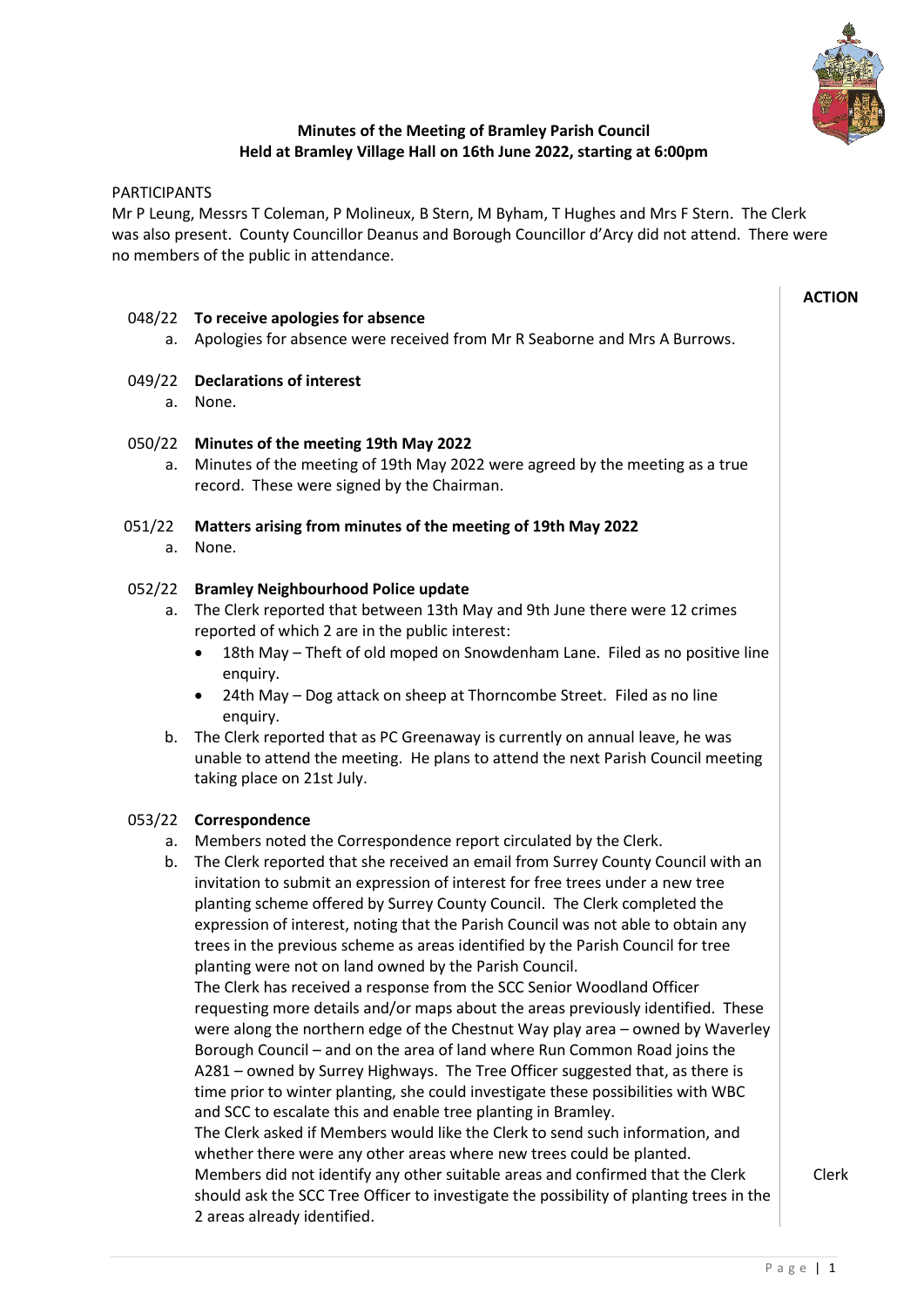

# 054/22 **Waverley and Surrey County Councillors update**

a. In Mr Seaborne's absence, the Clerk reported that:

i. The Waverley Planning Enforcement team has visited Singh Concrete on several occasions s and the officers have agreed that all is not as it should be. Singh Concrete's planning application for change of use category was refused but they appear to be carrying on as if they have planning permission, including using the northern entrance to the site. A Planning Contravention Notice (PCN) was served by Waverley on the directors of Singh Concrete Limited last week. The response to the PCN is due within 21 days. Once the response is received, Planning Enforcement will have a clearer idea of whether formal enforcement action is required. Members were pleased to hear that this issue is being followed up by Waverley Planning Enforcement Officers. 055/22 **Committee Actions** a. Planning Review Committee i. The list of current planning applications and draft comments from Mr Molineux were reviewed by Members. Members agreed the draft comments from Mr Molineux. The Clerk will submit Members' comments to Waverley Borough Council. Members suggested and agreed that the revised process for commenting on planning applications should be communicated to residents via Bramley Update. Clerk Asst Clerk ii. Review of Planning report Members noted the Planning report circulated by the Clerk. iii. The Clerk reported that further to discussion at the May Parish Council meeting, concerning the revised draft plans received from The Hunt Group for a new dwelling at Bramley Millpond, she has responded to The Hunt Group suggesting that they should seek advice from Waverley Planning to ascertain if the proposal is likely to be approved or not, prior to the project progressing any further. The Hunt Group responded to state that the revised plans were based on feedback received from previous proposals. They asked which proposal the Parish Council and residents would prefer. The Clerk has since had a brief telephone discussion with The Hunt Group who advised that they are rethinking the project and will send further information prior to the Planning meeting scheduled to take place on 30th June. b. Library Committee i. A report from the Library Operations team was received by the Clerk. • Gosden House School's visit to Bramley included dropping into the library on 24th May. • The Jubilee was marked by new displays, bunting provided by Gosden House children, and Drop in and Draw sessions with 20+ children over the course of the day. A new small collection of books written by Commonwealth authors in the last 70 years has been installed to mark The Big Jubilee Read. Customers are to be invited to fill in a memory as part of the legacy of the Jubilee. • The book stall at Bramley Fete sold 21 new jute bags and over half the donated books. The rest were delivered to Dapdune Wharf book shop. • Important instructions for processing stock using the new IT system are at last arriving. There was a serious problem with the network across many libraries on 7th June but the backlog of books was promptly processed by Ops team the next day. • Resources for the Summer Reading Challenge which starts in July are expected shortly.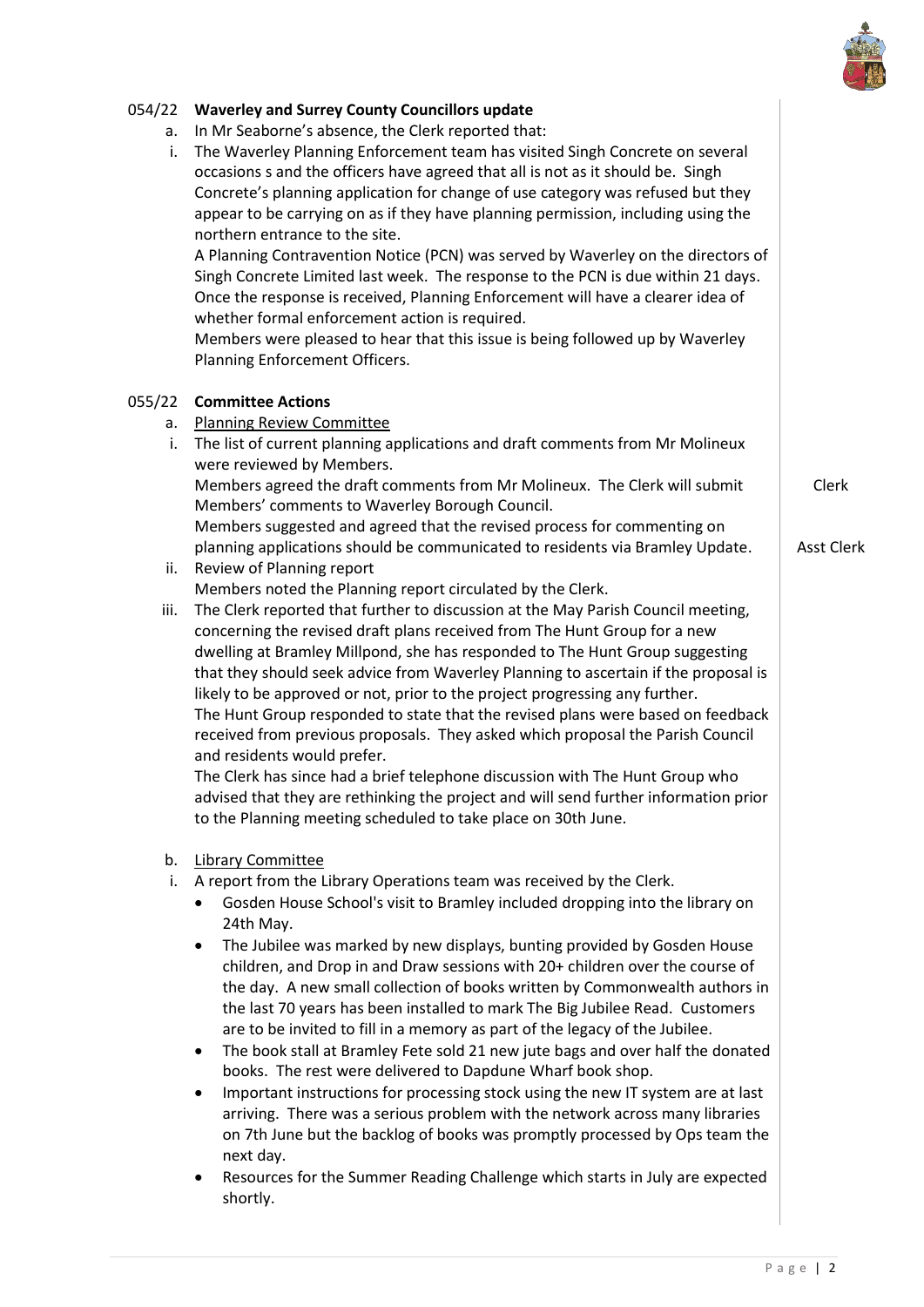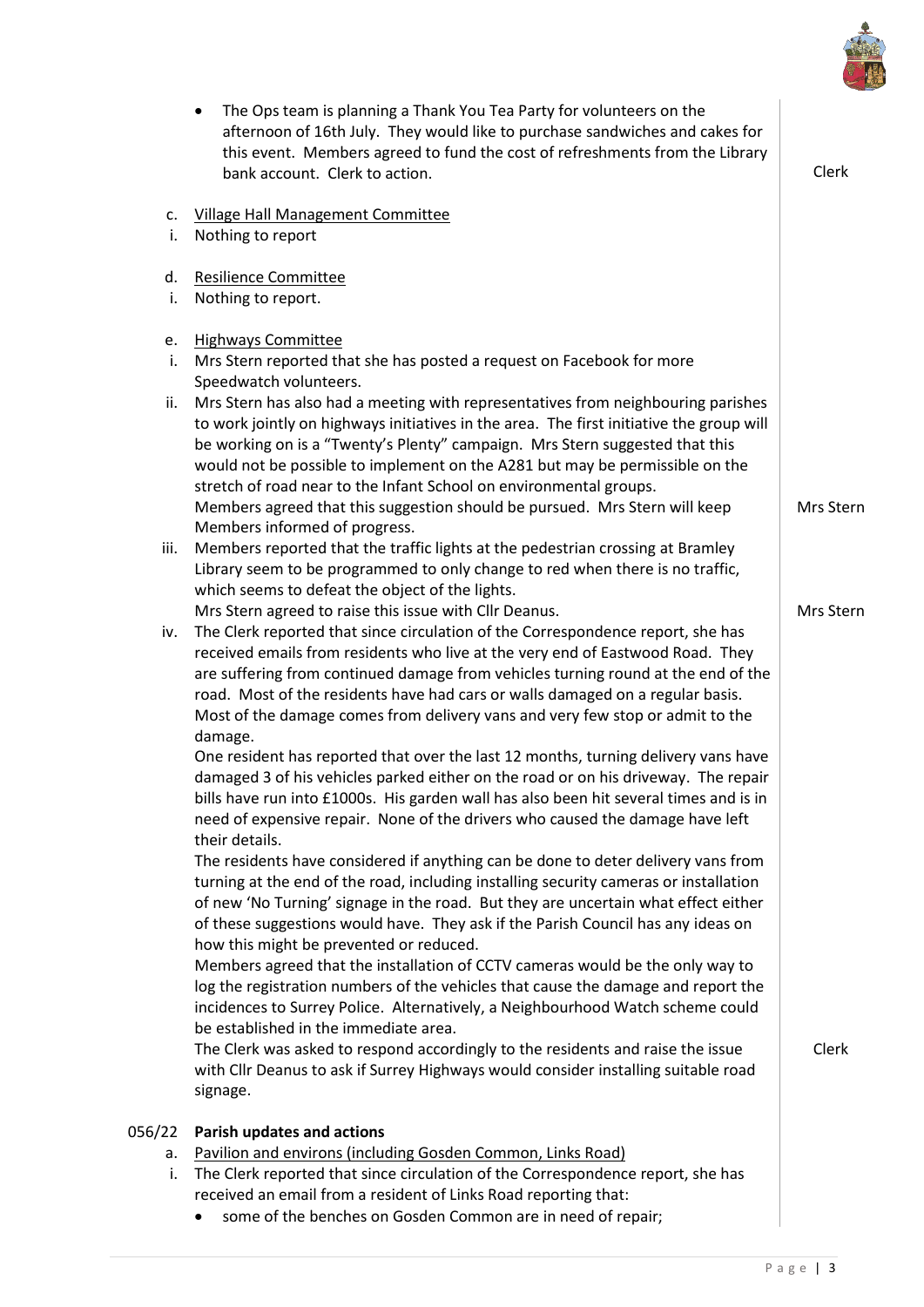

|              | the goose pound at the end of Links Road is very overgrown; and<br>٠<br>the black and white posts near the pedestrian refuge at the end of Links Road<br>need to be washed so that the white reflective sections actually reflect.<br>The Clerk and Assistant Clerk will review and action these matters in the coming<br>weeks.                                                                                                                                              | Clerk /<br><b>Asst Clerk</b> |
|--------------|-------------------------------------------------------------------------------------------------------------------------------------------------------------------------------------------------------------------------------------------------------------------------------------------------------------------------------------------------------------------------------------------------------------------------------------------------------------------------------|------------------------------|
| b.<br>i.     | Station Road and environs (including Hall Road, Eastwood Road and Barton Road,<br>Linersh Wood).<br>Mr Leung reported that if he had the specifications for the panelling, he may be<br>able to repair the broken panels at the Station shelter, which have been damaged<br>on several occasions. It was also suggested that wide white duct tape could be a<br>solution.<br>The Clerk will raise this with the Assistant Clerk, for her to discuss further with Mr<br>Leung. | Clerk /<br><b>Asst Clerk</b> |
| c.           | High Street and environs (including Windrush Close, Old Rectory Close,<br>Snowdenham Links Road and Lane)                                                                                                                                                                                                                                                                                                                                                                     |                              |
| i.           | Wall at Rhens Place<br>The Clerk reported that she is trying to progress the issue of damage to the wall at<br>Rhens Place with the management agent for the Old Rectory Close resident's<br>association. They are still awaiting a quote for the necessary repairs but are still<br>disputing that it was the tree on Old Rectory Close land that caused the damage.<br>The Clerk will continue to try to resolve this issue.                                                | Clerk                        |
| ii.          | Grit bins on Chestnut Way<br>The Clerk reported that still no response has been received from Surrey Highways<br>following the application for a new grit bin to be installed on Chestnut Way in<br>January. The Clerk sent the details to Cllr Deanus for him to follow this up with<br>Surrey Highways. Still no response has been received.<br>The Clerk will continue to follow this up with Cllr Deanus.                                                                 | Clerk                        |
| d.<br>i.     | <b>Grounds and Downs Link</b><br>The Clerk reported that since she reported the damage to both sets of steps from<br>the Downs Link to Windrush Close in April, she has received confirmation that the                                                                                                                                                                                                                                                                        |                              |
| ii.          | Surrey Rights of Way team will carry out repairs in July.<br>Members noted that the vegetation along the Downs Link is becoming increasingly<br>overgrown. Although it is the responsibility of the Surrey Rights of Way team to<br>cut this back, as a temporary measure Mr Leung with cut the worst areas back.<br>The Clerk will submit a request to Surrey Rights of Way for all of the overgrowing                                                                       | Mr Leung                     |
| iii.         | brambles and nettles to be cut back, including at the access points to the path.<br>The Clerk was asked to circulate to Members. the maps and schedule of grounds<br>work in the parish that has been agreed with Grasstex.                                                                                                                                                                                                                                                   | Clerk<br>Clerk               |
| e.<br>i.     | Rural Parish (including Thorncombe Street, Birtley Green, Grafham and south)<br>Nothing to report.                                                                                                                                                                                                                                                                                                                                                                            |                              |
| 057/22<br>a. | <b>Finance</b><br>Payments listed at Appendix B (circulated)<br>Members agreed payments between 14th May and 9th June 2022, to the value of<br>£3,072.06. The listing was signed by the Chairman and returned to the Clerk.                                                                                                                                                                                                                                                   |                              |
| b.<br>i.     | 2021/22 Finance report and annual audit<br>The Clerk circulated the report from the Internal auditor, which was noted by<br>Members. The internal auditor signed the required documentation to be<br>submitted to the external auditor.                                                                                                                                                                                                                                       | Clerk                        |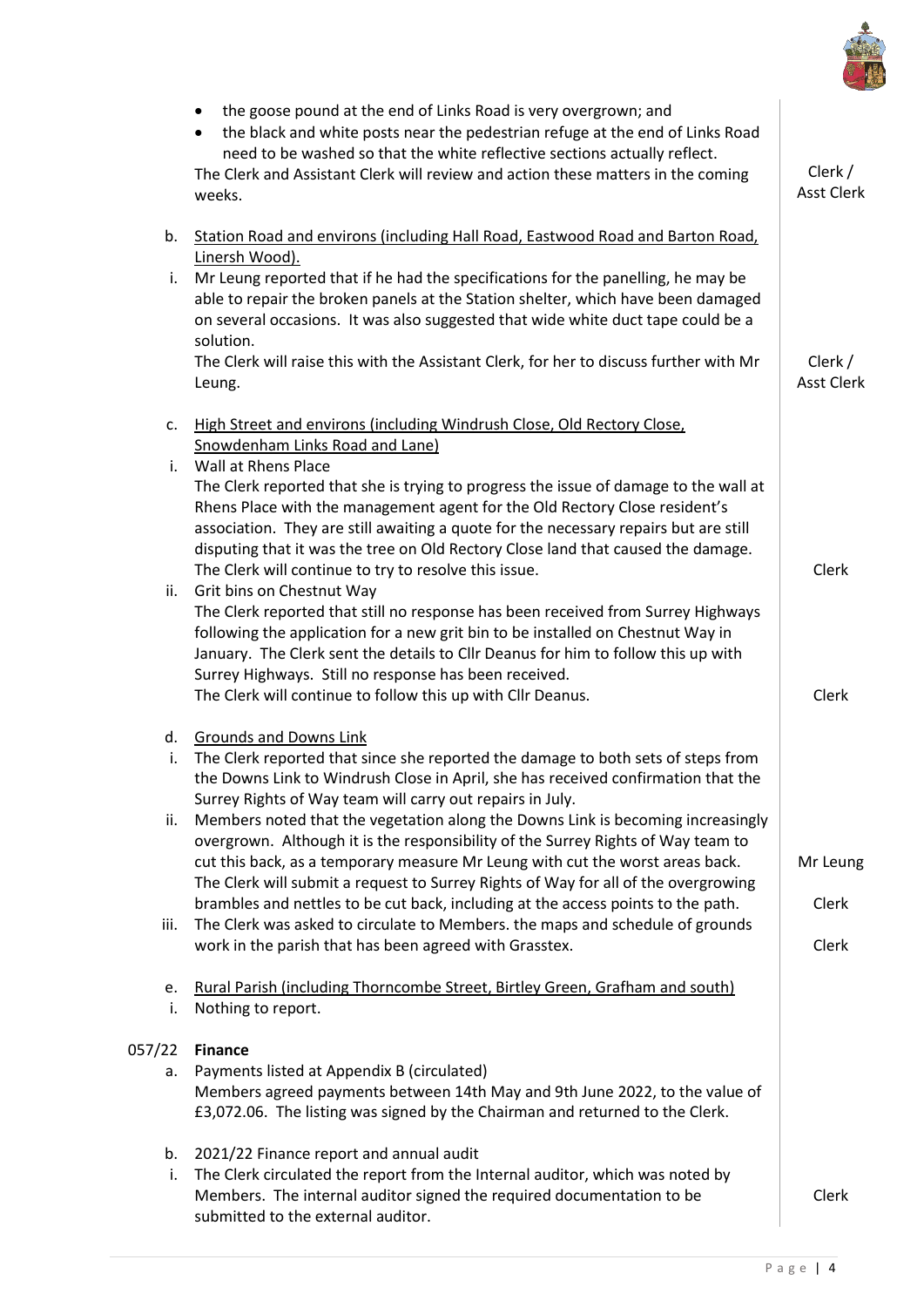

The Clerk asked Members to note the statement from the Internal Auditor regarding General Reserves held by the Council. General reserves at year end were £10,897 (bank balances less earmarked reserves). This represents 18% of precept, which below recommended levels set out in the NALC Practitioners' Guide. The Internal Auditor recommends a general reserve of around 50% of precept for a council of the size of Bramley. He has therefore suggested a review of reserves is undertaken in 2022-23, with the aim of ensuring the general reserve is increased to a level in line with NALC recommended practice. Members agreed that, rather than implementing a large increase in Precept in 2023/24, the General Reserves should be gradually built up over a 3-year period. The Clerk should include a separate line item in the annual budget for performance in the build-up of General Reserves.<br>the build-up of General Reserves.

- ii. The Clerk circulated the Annual Governance Statement to Members. By agreeing to this statement, Members acknowledge their responsibility for ensuring that there is a sound system of internal control, including arrangements for the preparation of the Accounting Statements. Members agreed with all statements and the statement was signed by the
- Chairman and the Clerk. iii. Members approved the accounting statement for the 2021/22 financial year, and it was signed by the Chairman. The Clerk will submit the annual return to the external auditor by the end of June deadline and ensure the required documents are published on the Parish Council website.

# 047/22 **Points of information and any other matters**

- a. Mr Leung asked Members if they would like to continue using the main room in the Village Hall for future Parish Council meetings, and whether the start time of 6:00pm should continue indefinitely. Members agreed that the meeting in July would take place in the main hall, with meetings from September onwards to take place in the smaller meeting room. This would be reviewed if the Covid situation changes as winter approaches. Members all agreed that the start time of 6:00pm should continue for all future meetings. Clerk to update the room bookings and published schedules as appropriate. Clerk
- b. Clock at Bramley Infant School

The Clerk reported that the clock at Bramley Infant School has of late been chiming irregularly. During the clock's annual service earlier this month, Gillett & Johnstone investigated the issue and identified that the fault is due to a very worn cog. Mr Seaborne, in his role as School Governor, instructed the engineer to dismantle the relevant parts and submit a quotation for a new cog to be manufactured and installed. The clock will not work until the new cog is in place. Gillett & Johnstone has submitted a quote totalling £786 plus VAT to manufacture and install the new cog. Mr Seaborne suggested that an application to the Village Fete committee could be submitted to contribute towards the cost of this work. Unfortunately, the quote did not arrive prior to the deadline for applications to the committee. This work is not included in the Parish Council budget for this financial year. There are other options available, including:

- application to the Village Hall charity for a grant;
- application to the Village Fete committee following the Bramley Ball, scheduled to take place in December 2022; or
- wait until the next service is due to be carried out by Gillett & Johnstone (scheduled for June 2023), which will not include the cost for travel to & from

Clerk